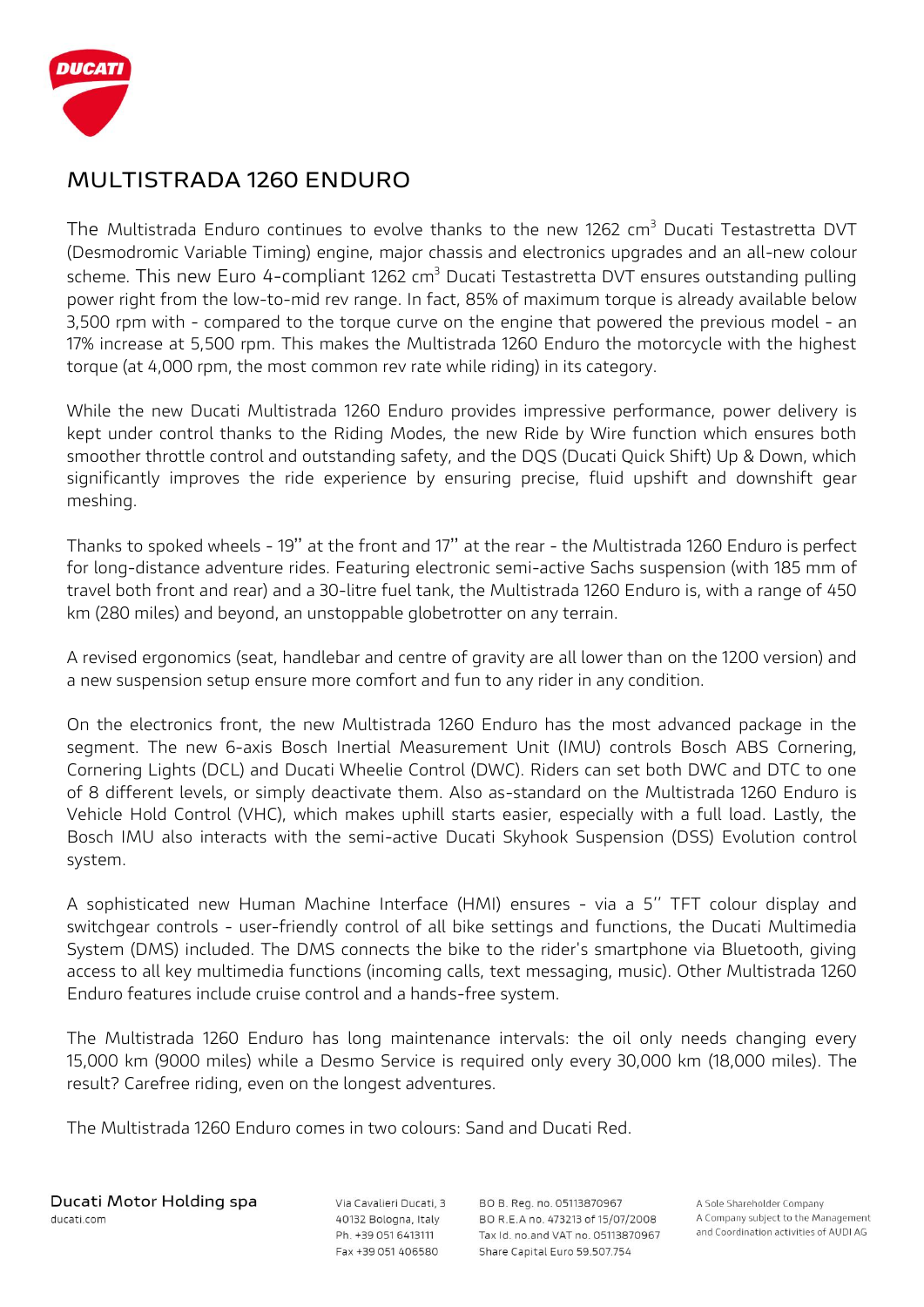

# **Multistrada 1260 Enduro main as-standard features**

#### **Colours**

- 1. Ducati Red with black frame and spoked wheels
- 2. Sand with black frame and spoked wheels.

#### **Features**

- o 1262 cm<sup>3</sup> Ducati Testastretta DVT engine
- o 6-axis Bosch Inertial Measurement Unit (IMU)
- o Brembo braking system with Bosch Cornering ABS
- o 320 mm front discs with Brembo M4.32 4-piston radial monobloc calipers
- o Cruise Control
- o Ducati Multimedia System (DMS)
- o Ride-by-Wire
- o Riding Modes
- o Power Modes
- o Ducati Wheelie Control (DWC)
- o Ducati Traction Control (DTC)
- o Ducati Quick Shift (DQS) Up&Down
- o Vehicle Hold Control (VHC)
- o Hands-Free System
- o Semi-active Sachs electronic suspension (front and rear), Ducati Skyhook Suspension (DSS) Evolution
- o Full-LED headlight assembly with Ducati Cornering Lights (DCL)
- o Dashboard with 5" TFT colour screen

#### **Personalisation packages**

- **Touring Pack**: heated grips, Ducati Performance aluminium panniers by Touratech plus handlebar bag.
- **Sport Pack**: type-approved Ducati Performance exhaust by Termignoni (complies with EU homologation requirements), black water pump cover, billet aluminium front brake fluid and clutch fluid reservoir plugs.
- **Urban Pack**: Ducati Performance aluminium top case by Touratech, tank bag with tank lock and USB hub to charge electronic devices.
- **Enduro Pack**: supplementary LED lights, Ducati Performance components by Touratech: engine crash bars, water radiator guard, oil radiator guard, sprocket cover, rear brake disc guard.

The Tyre Pressure Monitoring System (TPMS) is an advanced sensor that is available as an accessory for the Multistrada 1260 Enduro. Once the sensor is connected to the motorcycle, the pressure in both tyres can be constantly monitored on the TFT dashboard. A warning is displayed on the dashboard if the sensor detects a variation of 25% in tyre pressure compared to the default pressure.

Via Cavalieri Ducati, 3 40132 Bologna, Italy Ph. +39 051 6413111 Fax +39 051 406580

BO B, Reg. no. 05113870967 BO R.E.A no. 473213 of 15/07/2008 Tax Id. no.and VAT no. 05113870967 Share Capital Euro 59.507.754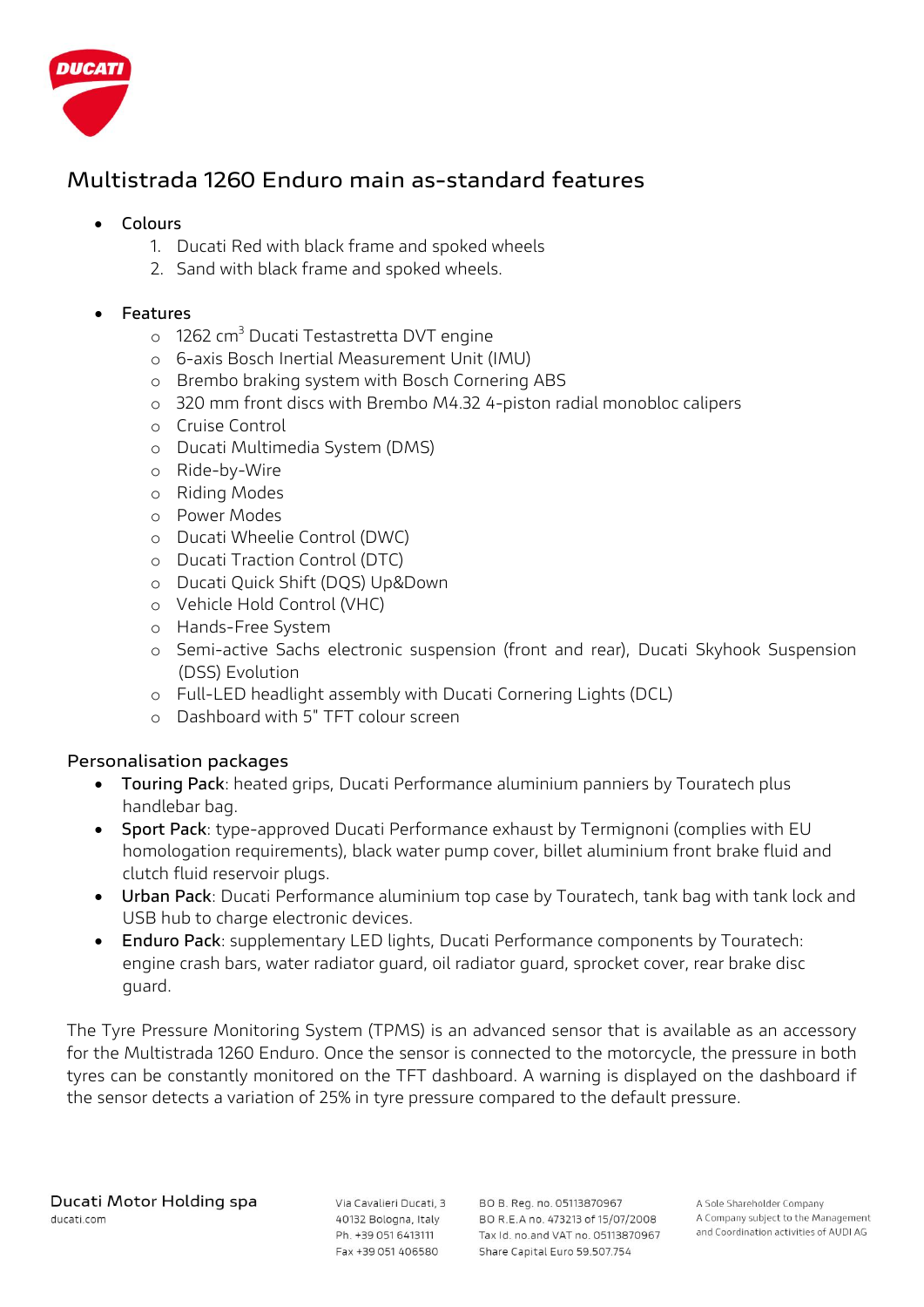

The Multistrada 1260 Enduro is compatible with the new Ducati Link App: this lets riders set the journey mode (a combination of Load and Riding Mode) and personalise the parameters of each Riding Mode (ABS, Ducati Traction Control, etc.) via their smartphones. This versatile App also provides comprehensive maintenance deadline info, a user manual and a Ducati Store locator. Furthermore, the Ducati Link App also lets riders record performance and routes so they can share their 1260 Enduro riding experiences.

Via Cavalieri Ducati, 3 40132 Bologna, Italy Ph. +39 051 6413111 Fax +39 051 406580

BO B. Reg. no. 05113870967 BO R.E.A no. 473213 of 15/07/2008 Tax Id. no.and VAT no. 05113870967 Share Capital Euro 59.507.754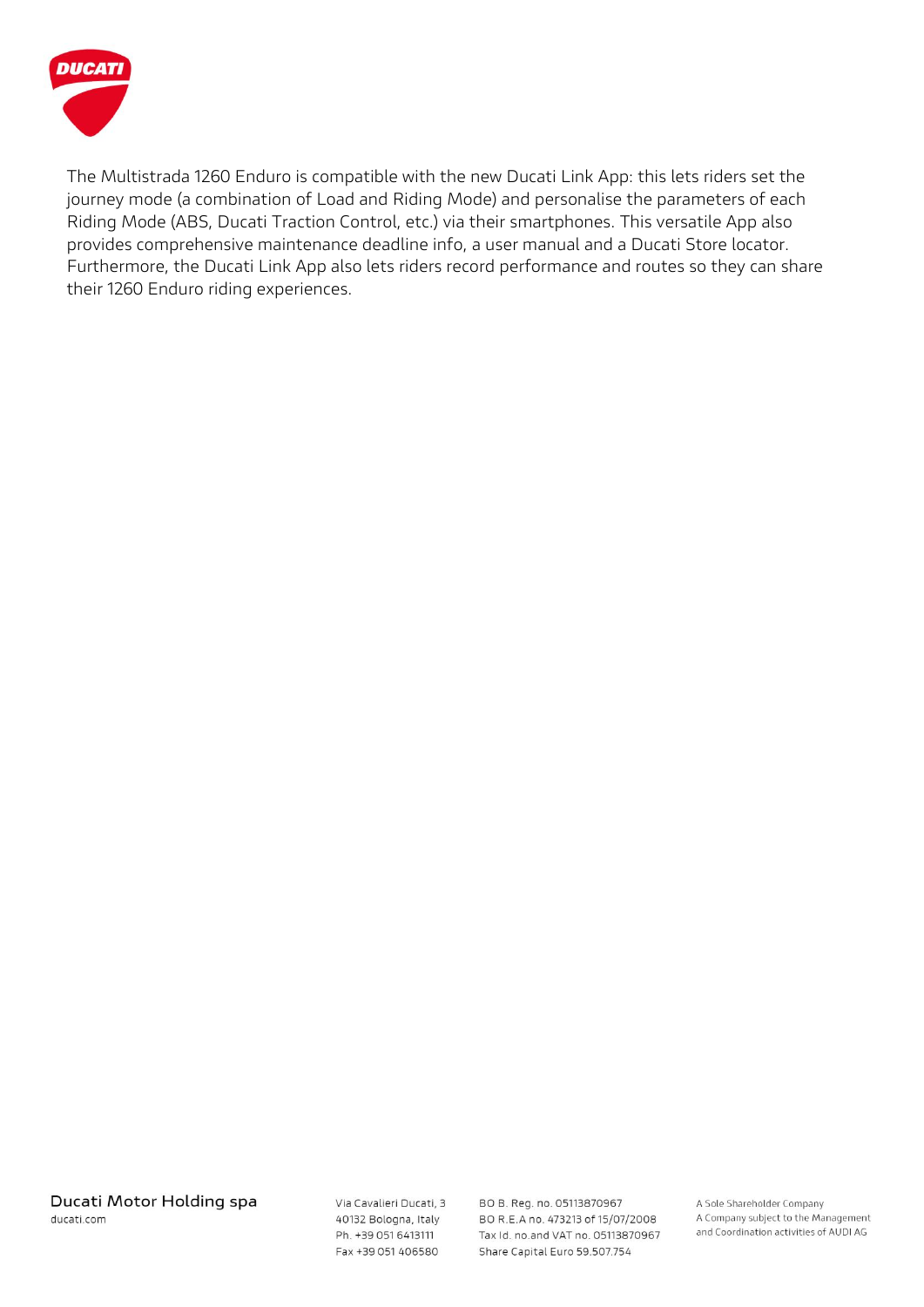

# **Classy design**

The stylish sports look of the Multistrada has taken on a decidedly off-road flavour and much of the Ducati Style Center's effort has gone into achieving perfectly balanced vehicle proportions.

A new livery, together with the two-tone seat, give the Multistrada 1260 Enduro a sportier, more rugged feel.

Beefy yet nimble front-end styling is combined with a slimline tailpiece designed with an on-the-pegs stance in mind. The riding position on the Multistrada 1260 Enduro is designed to ensure improved off-road control. However, to ensure maximum on-road comfort and fun, the handlebars have been lowered 30 mm and, consequently, the tank cover has been reshaped. To protect the engine, the Multistrada 1260 Enduro features, as standard, a new lighter aluminium sump guard with support struts connected directly to the now-lighter frame.

Another as-standard feature on the Multistrada 1260 Enduro is the 860 mm high seat, 10 mm lower than the one on the 1200. The resulting downward shift in the centre of gravity enhances the ergonomics, giving riders of all builds more riding confidence and improved manoeuvrability when stationary. To ensure all riders can put their feet firmly on the ground, an even lower (840 mm) seat is available as an accessory, as is a higher (880 mm) one, which is more comfortable and better suited to off-road riding. A lower, narrower version of the passenger seat is also available as an accessory: designed to match the rider's seat, this makes it easier to ride the bike in a more rearward standing position.

The Multistrada 1260 Enduro screen allows for one-handed vertical adjustment within a range of 60 mm. For off-road lovers, the accessory line also includes a lower screen. There are two 12 V power sockets, one immediately beneath the passenger seat, the other in the dashboard zone. These provide (fuse-protected) amperages of up to 8A to power items such as thermal clothing, intercoms or mobile phone chargers. The Garmin sat-nav, available as a Ducati Performance accessory, is powered via a special connector, again in the dashboard area. There's also a USB port underneath the seat, which can be used to charge smartphones.

On the Multistrada 1260 Enduro, the centre stand is as-standard.

A stowage area under the passenger seat can be used for tools, the motorcycle handbook or other personal items. To make the Multistrada an effective long-distance tourer, accessories include spacious panniers and an aluminium Ducati Performance top case by Touratech. The passenger grab rail has specifically been designed to minimise bike width, also when the panniers are mounted. Touring accessories also include heated grips, a must in bad weather.

Via Cavalieri Ducati, 3 40132 Bologna, Italy Ph. +39 051 6413111 Fax +39 051 406580

BO B. Reg. no. 05113870967 BO R.E.A no. 473213 of 15/07/2008 Tax Id. no.and VAT no. 05113870967 Share Capital Euro 59.507.754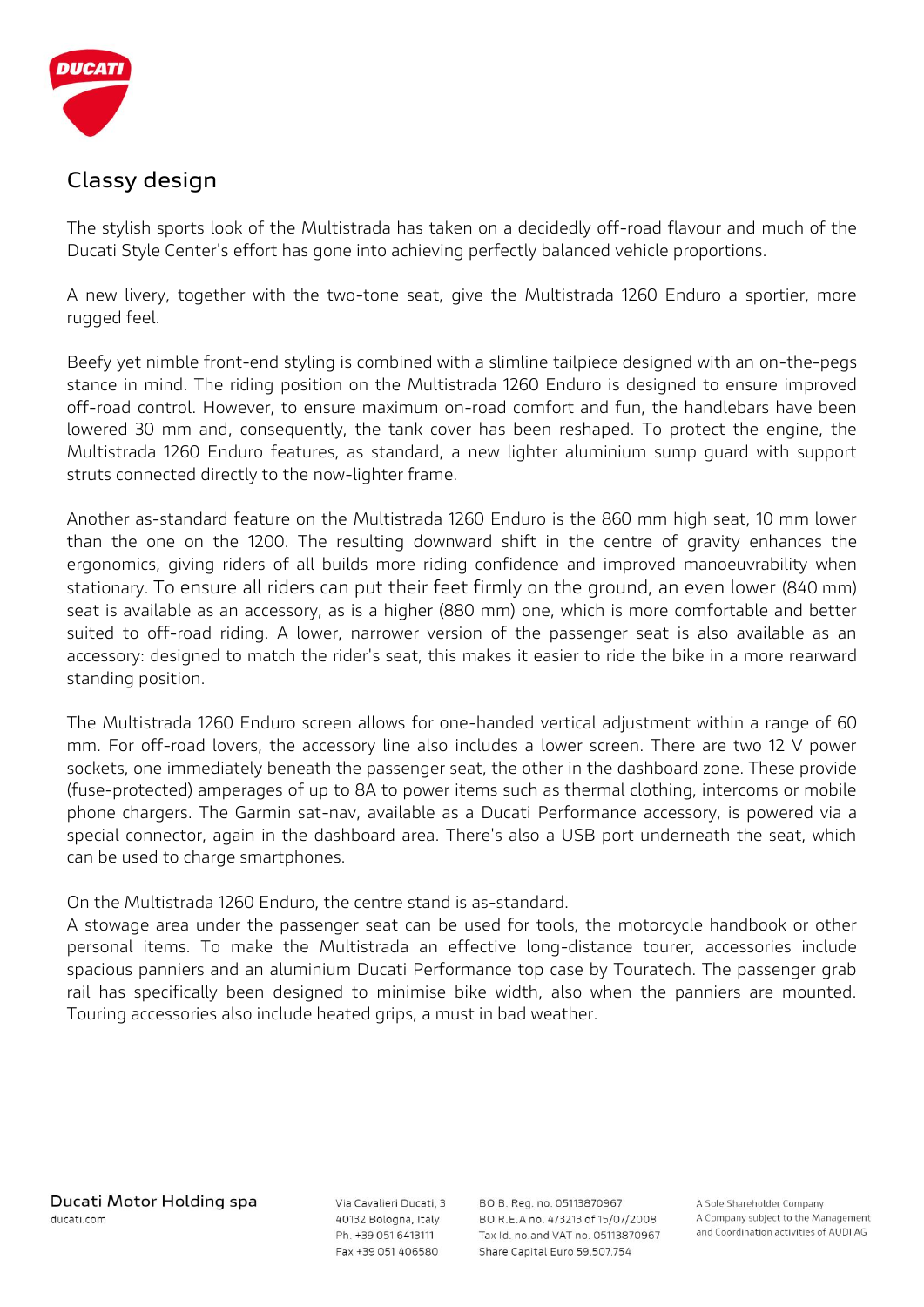

## **TFT dashboard**

The Multistrada 1260 Enduro is equipped with a high resolution colour TFT display (186.59 PPI - 800xRGBx480), easy to read even in direct sunlight. Equally user-friendly is the new HMI (Human Machine Interface), which makes menu browsing and setting adjustments child's play.

With the bike at standstill the rider can use the left switchgear to access a setting menu to activate/adjust various functions such as the personalised DTC and DWC settings and the three ABS Cornering intervention levels. Semi-active electronic suspension adjustment is also performed via a dedicated menu. Riding Modes can be selected with the bike at standstill or on the move: just choose from Sport, Touring, Urban or Enduro and select the appropriate ride load configuration: rider only, rider with luggage, rider with passenger or rider with passenger and luggage.

The headlight assembly, a full-LED model, features Ducati Cornering Lights (DCL), which optimise lighting on bends according to the bike lean angle. Multistrada models also incorporate hazard lights, activated by pressing the dedicated key. The Multistrada 1260 has an all-new function that switches off hazard lights automatically according to lean angle. Thanks to the IMU platform the indicators are switched off after completing the turn or once the bike has travelled a prolonged distance (variable between 200 and 2000 metres according to vehicle speed at the time of pressing the indicator button).

The TFT dashboard also incorporates improvements to the music player interface when connected to a smartphone.

### **Hands Free System**

The Multistrada 1260 Enduro can be started without an actual mechanical key thanks to a Hands Free system that raises security standards. Just walk up to the vehicle with the electronic key in your pocket: once within 2 metres of the bike the key code will be recognised and ignition enabled. At this point just press the key-on button to power up the control panel and then start the engine. The key consists of an electronic circuit and a mechanical flip key to open the seat and remove the filler cap. An electrically activated steering lock is also included.

Via Cavalieri Ducati, 3 40132 Bologna, Italy Ph. +39 051 6413111 Fax +39 051 406580

BO B. Reg. no. 05113870967 BO R.E.A no. 473213 of 15/07/2008 Tax Id. no.and VAT no. 05113870967 Share Capital Euro 59.507.754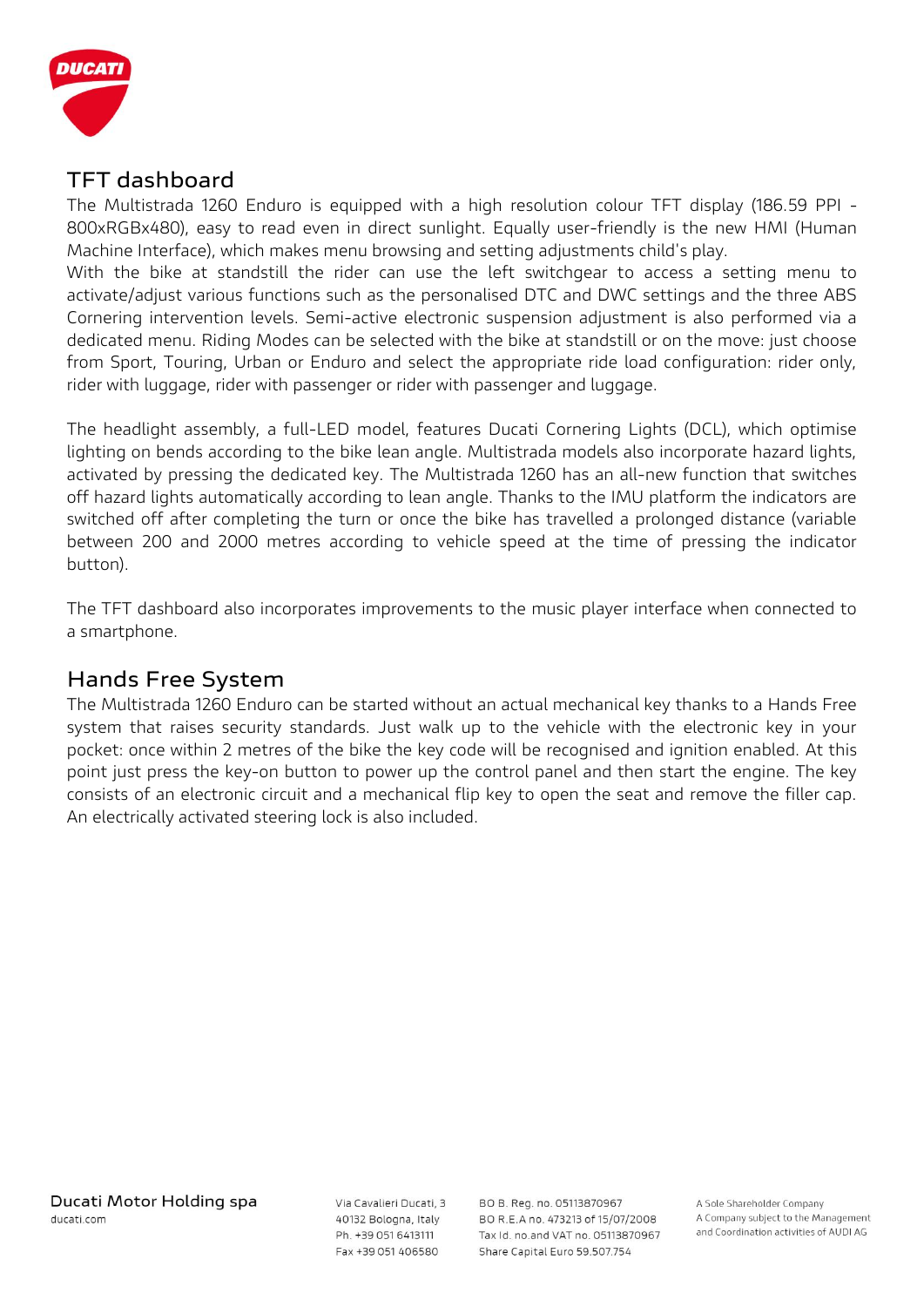

### **Ducati Testastretta DVT 1262**

By independently varying the timing of the camshaft that controls the intake valves and the camshaft that controls the exhaust valves, the DVT (Desmodromic Variable Timing) engine optimises high-rev performance to maximise power. At low-to-medium revs, instead, it smooths engine performance, makes power delivery more linear and boosts torque. In practice, without the rider even noticing it, the characteristics of the engine change continuously as revs vary, always remaining within Euro 4 limits and keeping consumption under tight control. As every Ducati, the Ducati Testastretta DVT uses the Desmodromic engine valve closure system that has made the brand famous worldwide.

With a displacement that now touches 1262 cm<sup>3</sup>, the new Multistrada 1260 Enduro engine sets unprecedented handling and performance standards. To develop this new engine, also mounted on the Multistrada 1260, Ducati engineers focused on ensuring maximum, optimal torque delivery throughout the low-mid rev range. In fact, 85 % of the torque is already available below 3,500 rpm with - compared to the previous 1198  $cm<sup>3</sup>$  model - an 17 % increase at 5,500 rpm. This makes the Multistrada Enduro 1260 the motorcycle with the highest torque (at 4,000 rpm, that is the most common rev rate while riding) in its category.

The new displacement was achieved by lengthening the piston stroke from 67.9 to 71.5 mm (bore remains unchanged at 106 mm). Doing this also meant developing new piston rods, a new crankshaft and new cylinders. Moreover, the DVT system has been recalibrated to maximise torque delivery at low and mid revs, resulting in a higher maximum power of 158 hp at 9,500 rpm and a maximum torque of 13 kgm at 7,500 rpm.

Achieving this performance also involved overhauling the exhaust and intake systems. The exhaust has a new pipe layout, a new pre-silencer internal layout and a new silencer; also, the air intake zone has been redesigned.

Newly designed belt covers feature the DVT logo, now applied on a metallic support The Multistrada 1260 Enduro engine also has a redesigned alternator cover: this houses a new, cutting-edge gear sensor, indispensable for the DQS (Ducati Quick Shift) Up & Down system which allows clutchless upshifting and downshifting. The gear shift linkage has also been changed, with shorter strokes allowing more precise meshing.

Compared to the Multistrada 1260, the Enduro version has a six-speed gearbox with a shorter first gear to improve performance in off-road riding. The clutch piston has also been redesigned and is now more compact and integrated.

To improve handling, engine calibration has been completely overhauled, with torque delivery differentiated in each Riding Mode according to the selected gear. What's more, again with an eye to improving rider-friendliness, engine braking control is now differentiated on a gear by gear basis. To hone comfort even further, cruise control has also been recalibrated.

Via Cavalieri Ducati, 3 40132 Bologna, Italy Ph. +39 051 6413111 Fax +39 051 406580

BO B. Reg. no. 05113870967 BO R.E.A no. 473213 of 15/07/2008 Tax Id. no.and VAT no. 05113870967 Share Capital Euro 59.507.754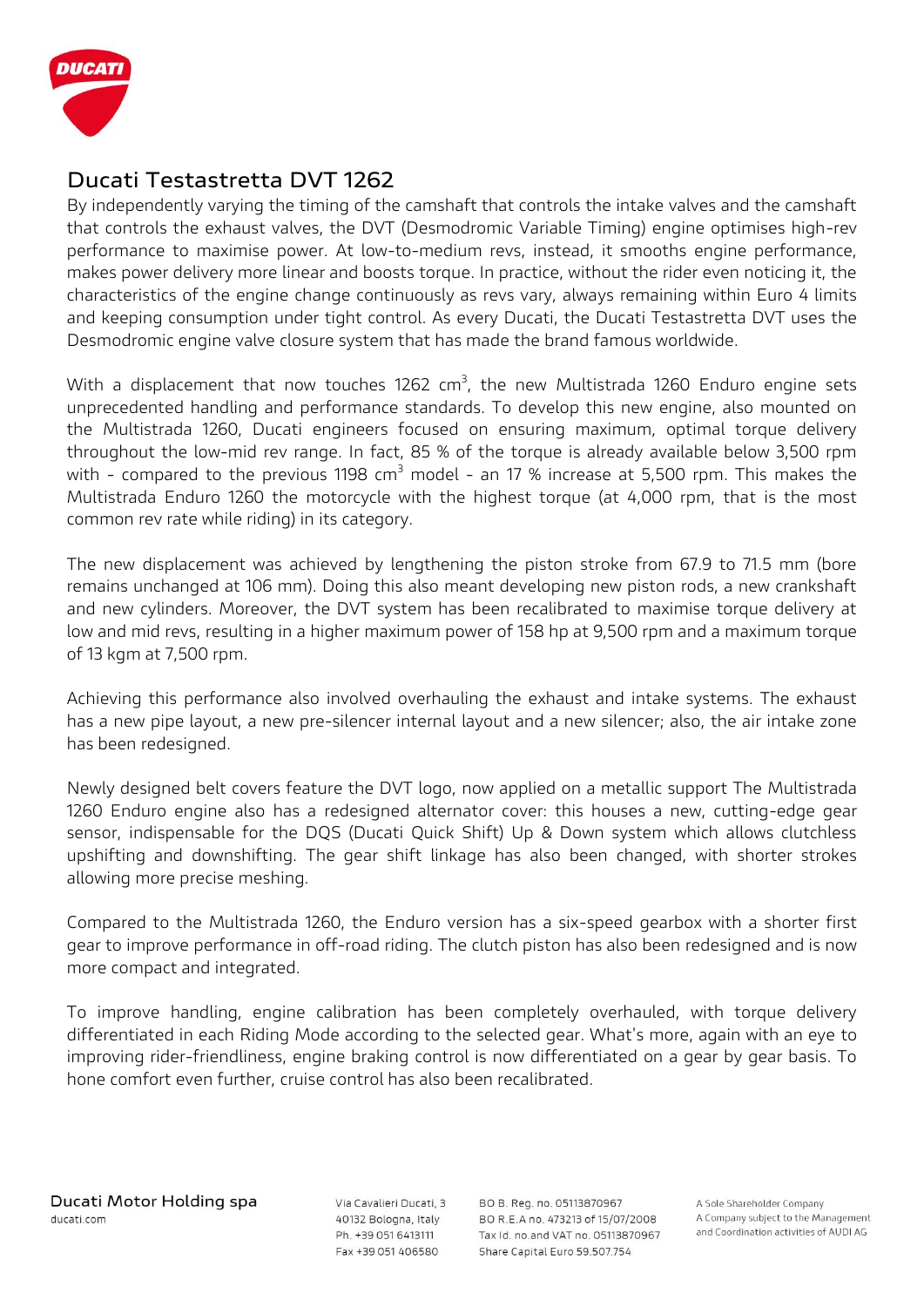

### **Innovative technology**

The Multistrada 1260 Enduro is equipped with a new throttle that interfaces with the Ride by Wire system to control power delivery. This latest throttle ensures a more fluid accelerator link and an improved ride experience.

The Multistrada 1260 Enduro features the new 6-axis Bosch IMU (Inertial Measurement Unit) platform which manages Ducati Wheelie Control (DWC), Bosch ABS Cornering and electronic speed control. Completing the four Riding Modes (Sport, Touring, Urban and Enduro) is the Ducati Skyhook Suspension (DSS) Evolution system, which configures the suspension set-up almost instantaneously thanks to input from on-vehicle sensors. This ensures the vehicle body is insulated from bumps, pits and ripples on the road surface, making rides more comfortable. The Multistrada 1260 Enduro is equipped with Vehicle Hold Control (VHC).

#### **Sport Riding Mode**

Selecting Sport Riding Mode transforms the Multistrada into a high-adrenalin 158 hp machine with a torque of 128 Nm and a sport-style suspension set-up. This Riding Mode is also characterised by reduced DTC and DWC intervention. ABS is set to Level 2 and rear wheel lift detection is disengaged but the Cornering function remains on, perfect for riders who want to push it to the max.

#### **Touring Riding Mode**

In Ducati Touring Riding Mode maximum power is 158 hp but delivery is smooth and progressive. Active safety is enhanced by higher DTC and DWC intervention levels. The ABS is set to interaction Level 3, allowing supremely confident touring thanks to wheel rear lift detection, optimisation of combined braking and the Cornering function. Moreover, the suspension is automatically set-up for long-distance rides, maximising comfort for rider and passenger alike.

#### **Urban Riding Mode**

In Urban Riding Mode power delivery is dropped to 100 hp and the suspension settings let the rider overcome frequently encountered urban obstacles such as bumps and manhole covers with ease. DSS is reconfigured for optimised handling of these continuous surface changes. DTC and DWC are set at very high intervention levels. ABS is set to Level 3.

#### **Enduro Riding Mode**

Superb on long-distance motorway rides and in city traffic, the Multistrada 1260 Enduro also offers unrivalled dirt-track potential. Agility and lightness, high and wide handlebars, serrated-edge pegs, an as-standard sump guard and specially designed tyres are perfect complements to the Enduro Riding Mode, which puts out 100 hp of engine power and activates the DSS Evolution off-road configuration. DTC and DWC intervention levels are ratcheted down and ABS is set to Level 1, suitable for off-road use on low-grip surfaces; rear wheel lift detection, Cornering and rear wheel ABS functions are deactivated.

Via Cavalieri Ducati, 3 40132 Bologna, Italy Ph. +39 051 6413111 Fax +39 051 406580

BO B. Reg. no. 05113870967 BO R.E.A no. 473213 of 15/07/2008 Tax Id. no.and VAT no. 05113870967 Share Capital Euro 59.507.754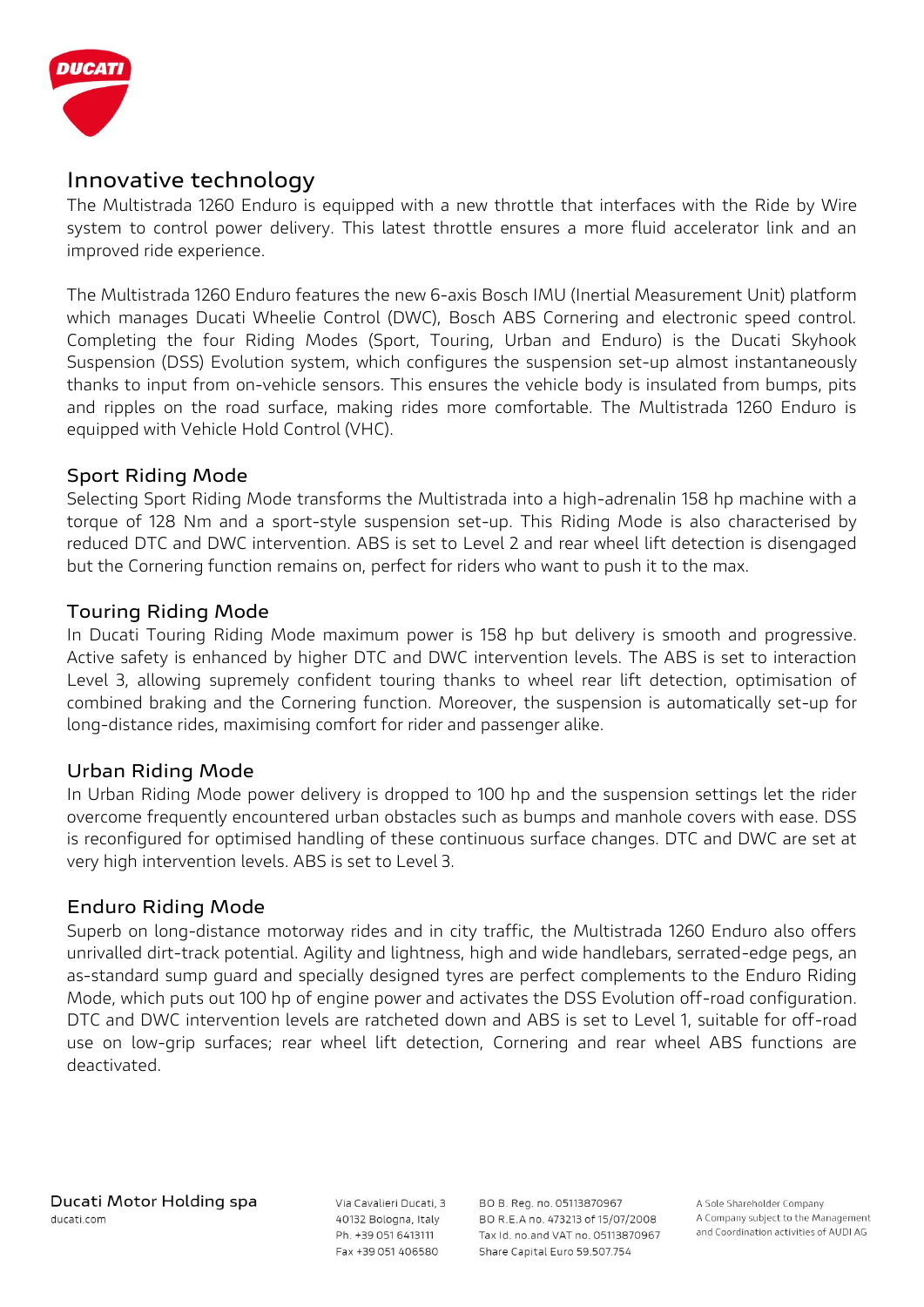

# **DTC (Ducati Traction Control)**

An integral part of the Ducati Safety Pack, the racing-derived DTC system acts as an intelligent "filter" between the rider's right hand and the rear tyre. Within the space of just a few milliseconds the DTC can detect and, subsequently, control any wheelspin, improving bike performance and active safety considerably.

This system has 8 different intervention levels. Each one has been programmed to provide a rear wheelspin tolerance that matches progressive levels of riding ability (classified from 1 to 8). Level 1 minimises system intervention, while level 8, designed for riding in the wet, ensures maximum traction. The Multistrada 1260 Enduro incorporates DTC in the Riding Modes. While Ducati preprograms DTC levels for the four Riding Modes, they can be personalised to meet riders' specific needs and saved via the settings menu. This technology - the outcome of thousands of hours of road and track testing - considerably improves ride safety during acceleration on bends. A 'Default' function restores all the original factory settings.

# **Ducati Wheelie Control (DWC)**

This adjustable 8-level system analyses vehicle wheelie status and consequently adjusts torque and power to ensure maximum yet safe acceleration without any imbalances in the set-up. Like the DTC, this feature has 8 different settings and is integrated into the Riding Modes.

Via Cavalieri Ducati, 3 40132 Bologna, Italy Ph. +39 051 6413111 Fax +39 051 406580

BO B. Reg. no. 05113870967 BO R.E.A no. 473213 of 15/07/2008 Tax Id. no.and VAT no. 05113870967 Share Capital Euro 59.507.754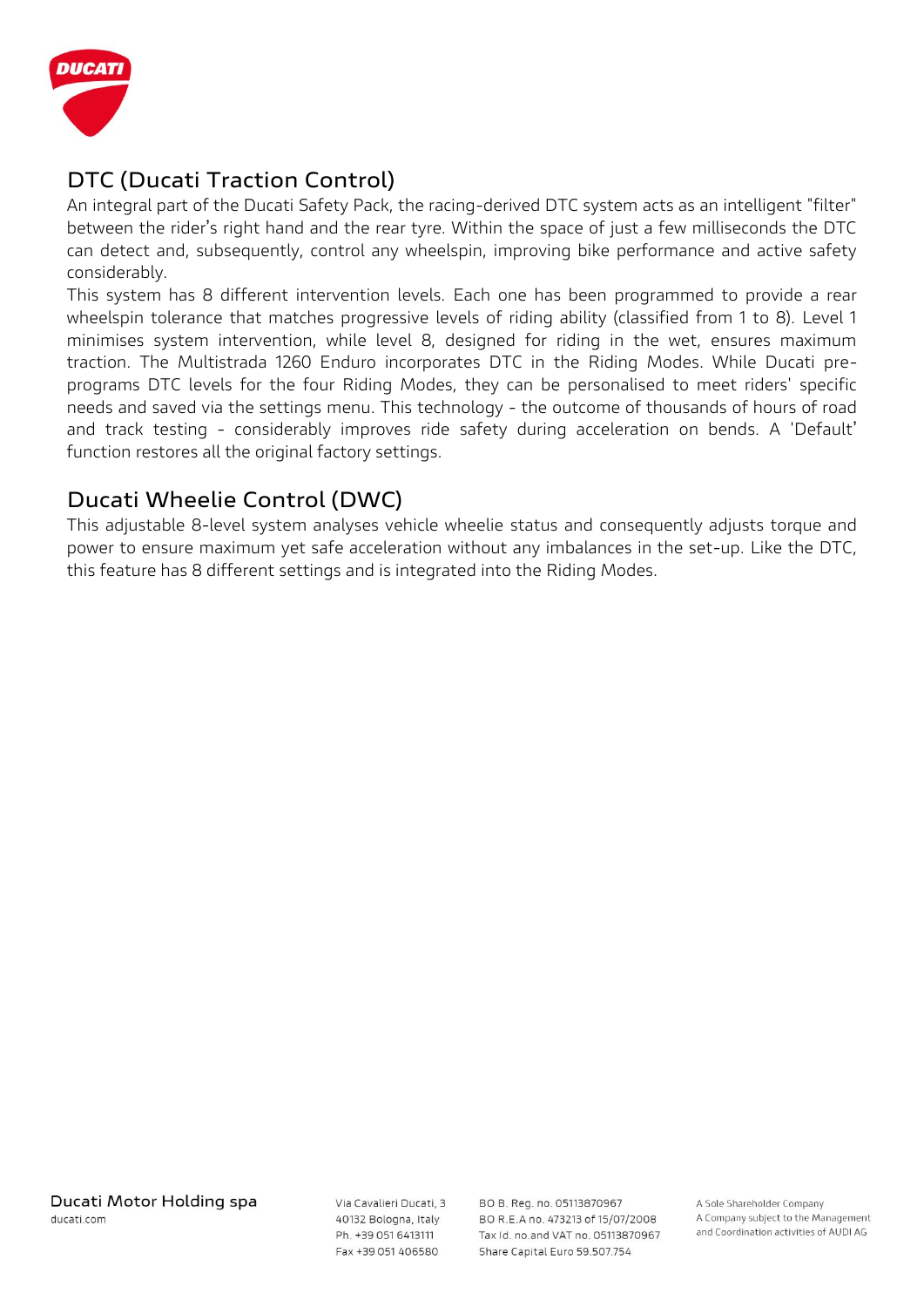

# **Ducati Skyhook Suspension (DSS) Evolution**

The DSS (Ducati Skyhook Suspension) Evolution system is now better than ever: this 'evolved' version includes a new Sachs fork with pressurized cartridge and low-attrition forks, a sensor which controls rear shock absorber operation and upgraded software to manage the data flow from the IMU platform. This system is based on a 48 mm diameter fork and a rear Sachs shock. Both are electronic. Rebound and compression damping are adjusted continuously according to a semi-active approach that ensures optimal vehicle balance. In practice, the system keeps bike attitude constant whatever the road surface, thus minimising swaying of vehicle, rider and passenger, and significantly boosting comfort and safety.

The Skyhook name stems from the unique sensation experienced during riding, as if the bike were suspended from a hook in the sky, keeping it balanced, stable and extremely reactive to any change in attitude. This innovative technology outperforms conventional, passive suspension systems via constant control of dynamic wheel behaviour. Thanks to the smart DSS Evolution system, nearly all the negative effects of too soft or hard a setting are eliminated without compromising in any way on performance or safety.

DSS Evolution technology analyses data from numerous sensors on the sprung and unsprung weights of the bike to calculate and set the damping needed to make the ride as smooth as possible. An accelerometer on the steering yoke, together with another inside the control unit that tracks the DDS Evolution, provide data on sprung weight, while an accelerometer on the fork bottom provides input on unsprung weight. At the rear, another sensor measures suspension travel. The DSS Evolution processes this information via a semi-active control algorithm that, by referring to an imaginary fixed point in the sky above the bike, makes extremely rapid adjustments to the hydraulic dampers to minimise vehicle movement in relation to this point: just as if the bike were suspended from it (hence the term "skyhook").

To smooth the load transfers associated with acceleration and deceleration, the system also makes use of the Ducati Traction Control (DTC) longitudinal accelerometer sensor, ABS system pressure detectors (for instantaneous calculation and activation of a response that reduces the resulting vehicle swaying) and data from the Inertial Measurement Unit (IMU), which dynamically reveals the bike's attitude on the two axes (lateral and vertical tilt).

The DSS Evolution system allows for fast, user-friendly bike set-up via the new Multistrada 1260 Enduro HMI interface, ensuring the suspension is exactly as desired whatever the ride conditions. Just select the desired riding mode (Touring, Sport, Urban or Enduro) and the load configuration: rider only, rider with luggage, rider with passenger or rider with passenger and luggage. Moreover, it's possible without any need to tackle complicated settings - act on fork and shock absorber separately to fineadjust front and rear suspension. The system has practically unlimited configuration potential, as the rider can electronically select 400 parameter combinations via the new interface.

Via Cavalieri Ducati, 3 40132 Bologna, Italy Ph. +39 051 6413111 Fax +39 051 406580

BO B. Reg. no. 05113870967 BO R.E.A no. 473213 of 15/07/2008 Tax Id. no.and VAT no. 05113870967 Share Capital Euro 59.507.754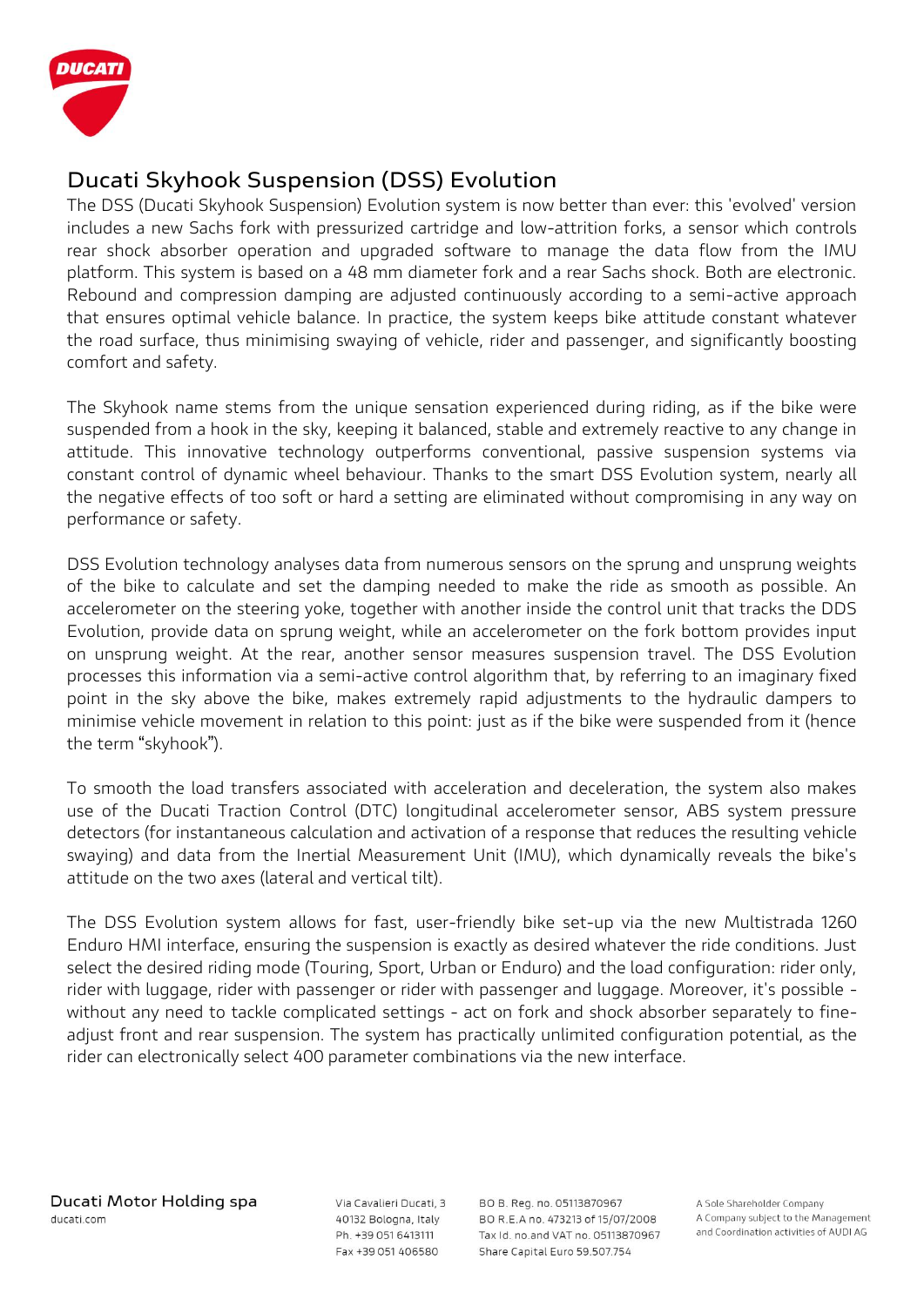

## **Bosch Brembo brake system with Cornering ABS system**

The new Multistrada 1260 Enduro features a Brembo braking system with the ABS 9.1ME Cornering device, an integral part of the Ducati Safety Pack (DSP). Cornering ABS makes use of the Bosch IMU (Inertial Measurement Unit) platform to optimise front and rear braking power even in critical situations and with the bike at considerable lean angles. Through interaction with the Riding Modes, the system provides solutions suitable for any situation or riding condition.

Thanks to an ABS control processor, the Multistrada uses an Electronic Combined Braking System (which merges front and rear braking). This is optimised for Urban and Touring Riding Modes but has a lower degree of intervention in Sport mode where fully automated control is less desirable. The combined braking system increases stability by using four pressure detectors to allocate braking power optimally between front and rear.

Designed to improve rear tyre control during hard braking, the ABS wheel lift detection function is fully enabled in Urban and Touring Riding Modes yet disabled in Sport and Enduro mode. The ABS function can also be limited to the front brakes, a feature the Multistrada uses in Enduro Riding Mode to let the rear wheel drift when braking on uneven surfaces. Nevertheless, the ABS can also be disabled via the instrument panel in Enduro Riding Mode and settings can be saved and recalled at the next Key-On.

The system integrates perfectly with Ducati Riding Modes and has three different levels. Level 2 ensures, in Sport mode, equilibrium between front and rear without rear wheel lift detection but with the Cornering function on and calibrated for sports-style riding. Level 3 optimises, in Touring and Urban modes, the combined braking action with rear wheel lift detection on for maximum safety and the Cornering function on and calibrated for maximum safety. Level 1 offers maximum off-road riding performance by eliminating rear wheel lift detection and allows drifting by applying the ABS at the front only.

The Multistrada 1260 Enduro features Brembo M4.32 monobloc radial calipers with four 32 mm diameter pistons and 2 pads, radial pumps with adjustable levers and dual 320 mm front discs. At the rear a 265 mm disc is gripped by a floating caliper, again by Brembo. Such top-drawer components ensure unbeatable performance, a feature that has always been a Ducati hallmark.

Via Cavalieri Ducati, 3 40132 Bologna, Italy Ph. +39 051 6413111 Fax +39 051 406580

BO B. Reg. no. 05113870967 BO R.E.A no. 473213 of 15/07/2008 Tax Id. no.and VAT no. 05113870967 Share Capital Euro 59.507.754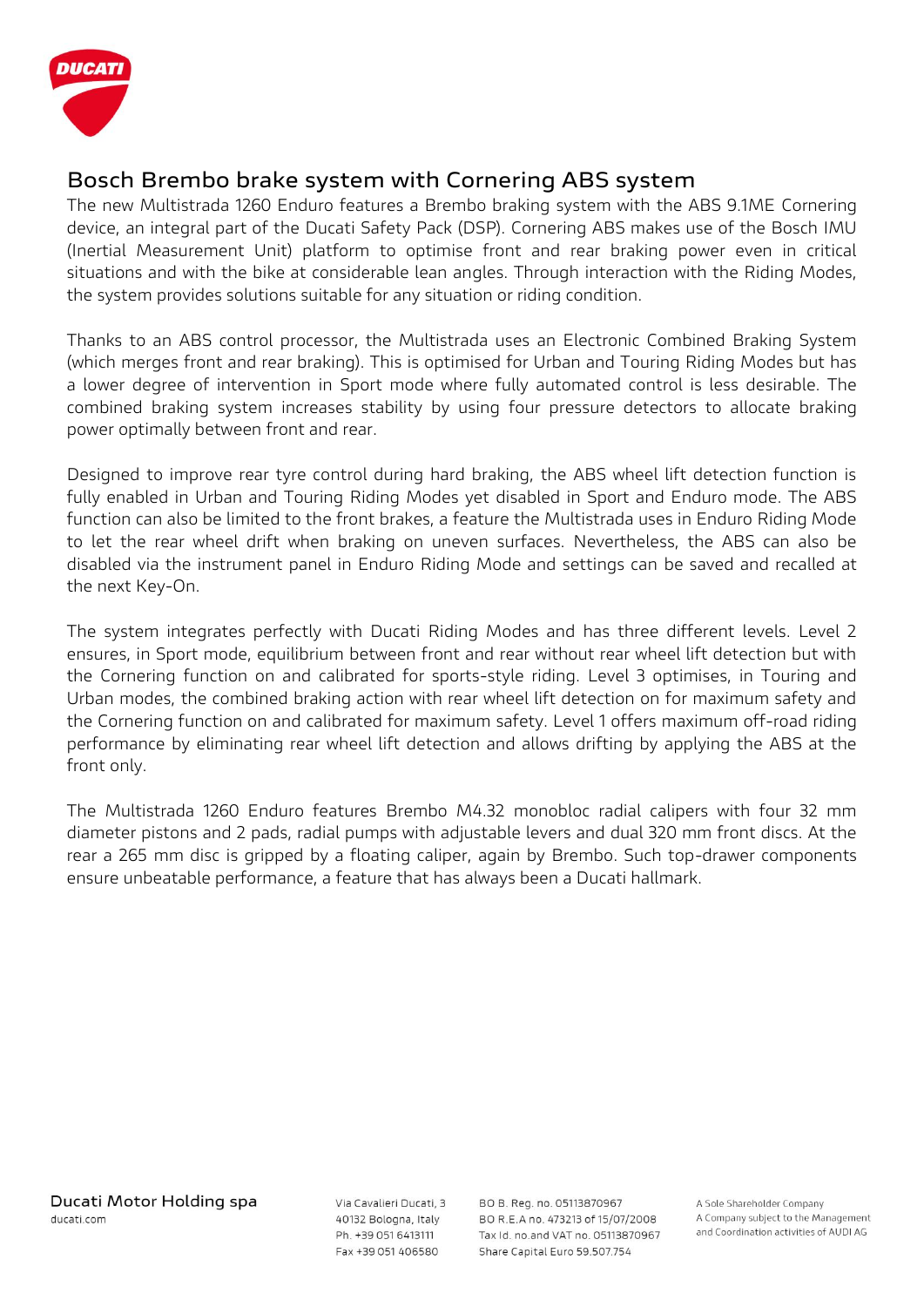

## **Vehicle Hold Control (VHC)**

The Multistrada 1260 Enduro mounts an ABS that features the Vehicle Hold Control (VHC) system. When activated, the latter holds the vehicle steady by applying rear wheel braking (if unused, automatic deactivation occurs after 9 seconds). This makes restarts easier because it modulates brake pressure during starts, leaving the rider free to focus on throttle and clutch.

The function is activated when, with the bike at standstill and the kickstand up, the rider applies high pressure on the front or rear brake levers. Once activated, the system calculates and applies, according to vehicle status, rear brake pressure by acting on the pump and the ABS control unit valves.

This system can be activated at all ABS levels, except when ABS is switched off. VHC activation is indicated by a warning light. The same warning light flashes when the system is about to release the pressure on the rear brake and cease vehicle holding: pressure reduction is gradual.

Via Cavalieri Ducati, 3 40132 Bologna, Italy Ph. +39 051 6413111 Fax +39 051 406580

BO B. Reg. no. 05113870967 BO R.E.A no. 473213 of 15/07/2008 Tax Id. no.and VAT no. 05113870967 Share Capital Euro 59.507.754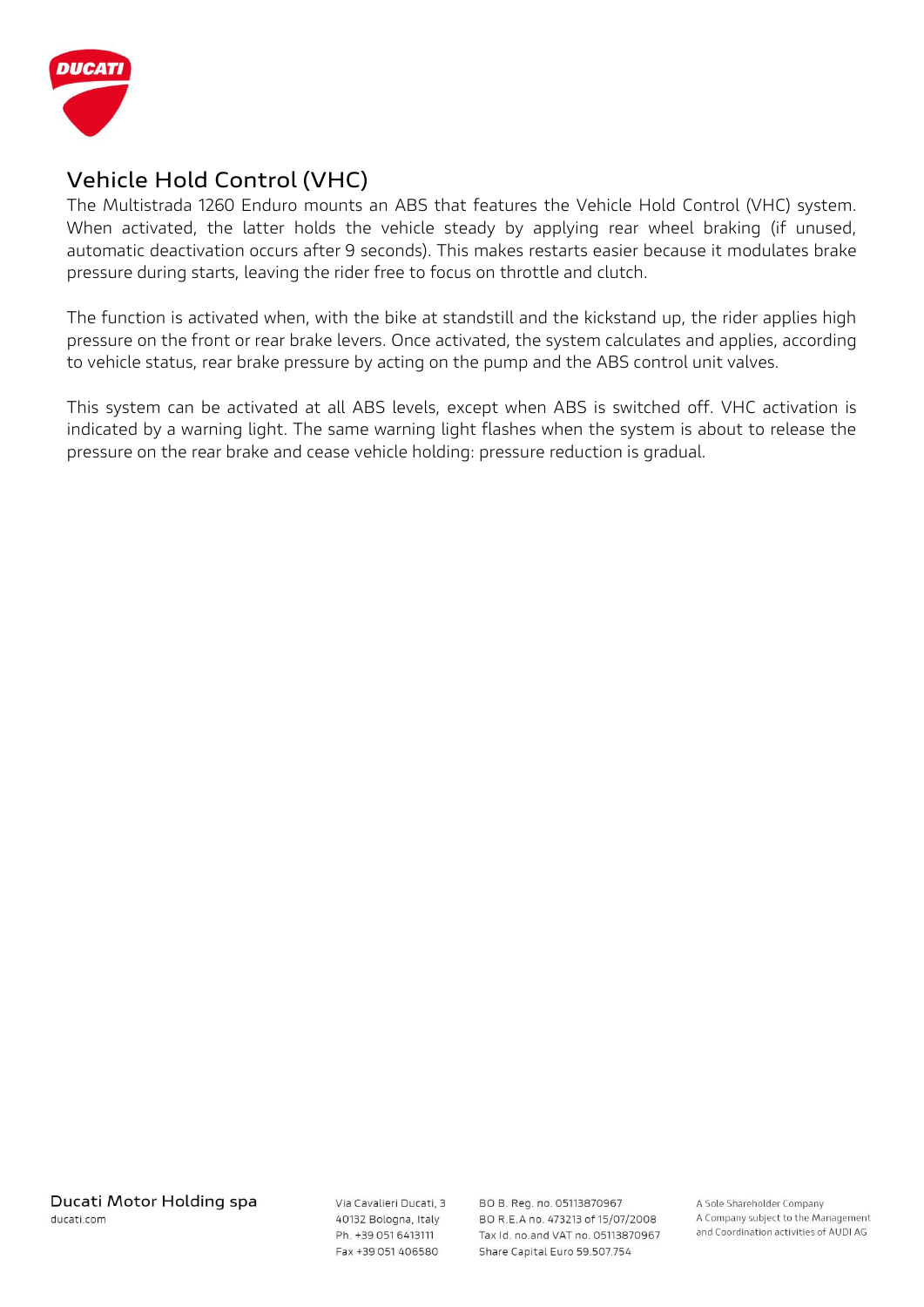

### **Frame**

The Multistrada 1260 Enduro has a new chassis set-up with a double-sided swingarm which is half a kilo. Rake remains unchanged while the offset has been increased by 1 mm to 111 mm. The Multistrada 1260 Enduro mounts a solid frontal Trellis frame with large-diameter, low-thickness tubing while the two lateral sub-frames are closed off by a rear load-bearing techno-polymer fibreglass element to maximise torsional rigidity.

Featuring a Sachs steering damper that improves handling in extreme situations, the Multistrada 1260 Enduro provides performance levels that would previously have been unattainable in the maxi-enduro tourer segment.

### **Suspension**

The Multistrada 1260 Enduro mounts a 48 mm Sachs fork with sleeves in characteristic ceramic grey and forged fork bottoms. A Sachs shock absorber is mounted at the rear; both front and rear are semiactive and controlled by the Ducati Skyhook Suspension (DSS) Evolution system. In addition to allowing automatic adjustment - integrated into the Riding Modes or customised via the on-board computer - of rebound and compression damping and spring pre-load, the semi-active system exerts continuous control to ensure perfect vehicle balance.

Both front and rear suspension offer 185 mm of wheel travel (15 mm less than on the Multistrada 1200 Enduro), ensuring outstanding comfort even when the bike is fully loaded and, above all, letting riders go off-road in complete safety.

Via Cavalieri Ducati, 3 40132 Bologna, Italy Ph. +39 051 6413111 Fax +39 051 406580

BO B. Reg. no. 05113870967 BO R.E.A no. 473213 of 15/07/2008 Tax Id. no.and VAT no. 05113870967 Share Capital Euro 59.507.754